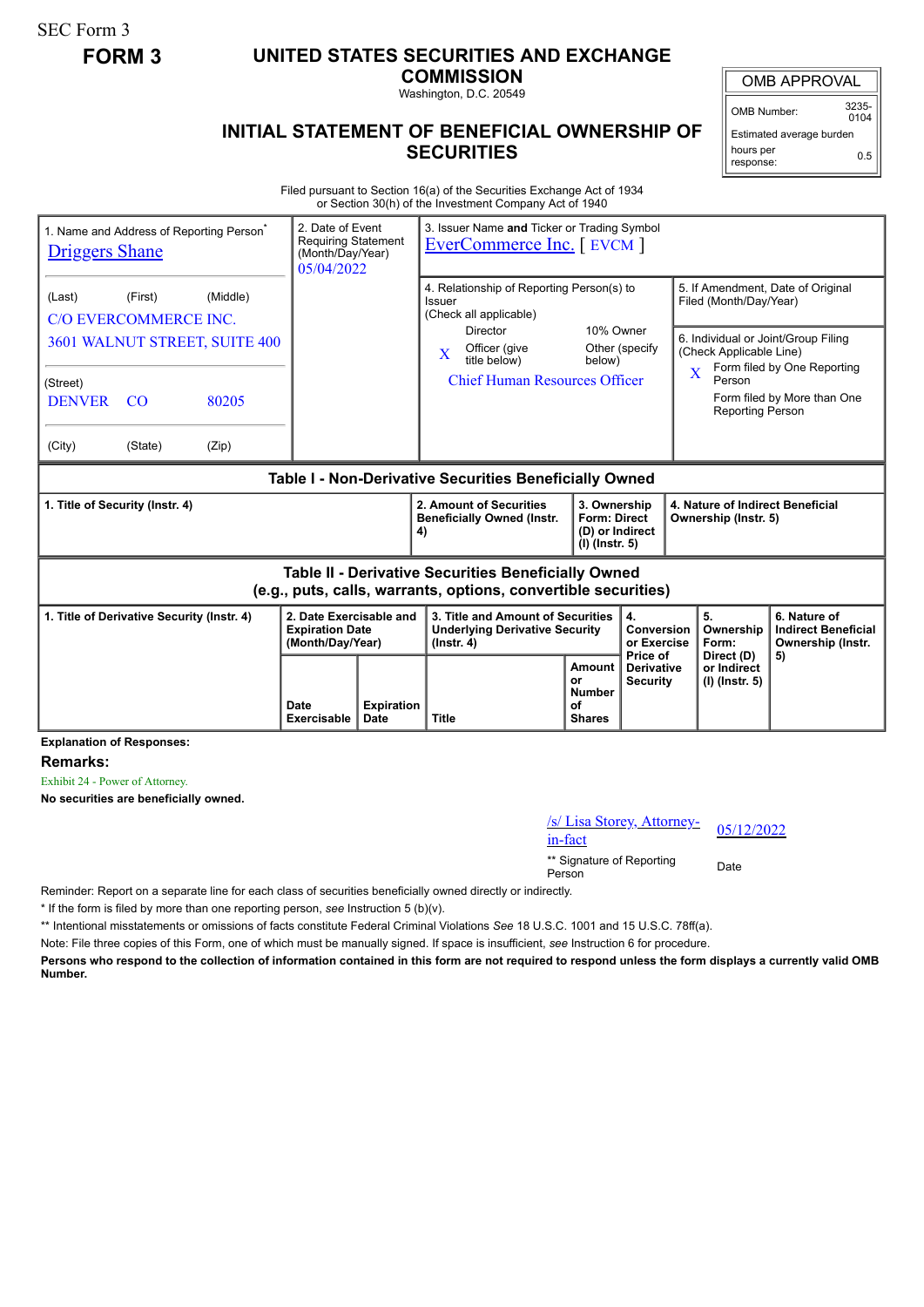## **ExHIBIT 24**

### **POWER OF ATTORNEY**

With respect to holdings of and transactions in securities issued by EverCommerce (the "Company"), the undersigned hereby constitutes and appoints the individuals named on Schedule A attached hereto and as may be amended from time to time, or any of them signing singly, with full power of substitution and resubstitution, to act as the undersigned's true and lawful attorney-in-fact to:

- 1. prepare, execute in the undersigned's name and on the undersigned's behalf, and submit to the United States Securities and Exchange Commission (the "SEC") a Form ID, including amendments thereto, and any other documents necessary or appropriate to obtain and/or regenerate codes and passwords enabling the undersigned to make electronic filings with the SEC of reports required by Section 16(a) of the Securities Exchange Act of 1934, as amended, or any rule or regulation of the SEC;
- 2. execute for and on behalf of the undersigned, Forms 3, 4, and 5 in accordance with Section 16 of the Securities Exchange Act of 1934, as amended, and the rules thereunder;
- 3. do and perform any and all acts for and on behalf of the undersigned which may be necessary or desirable to complete and execute any such Form 3, 4, or 5, complete and execute any amendment or amendments thereto, and timely file such form with the SEC and any stock exchange or similar authority; and
- 4. take any other action of any type whatsoever in connection with the foregoing which, in the opinion of such attorney-infact, may be of benefit to, in the best interest of, or legally required by, the undersigned, it being understood that the documents executed by such attorney-in-fact on behalf of the undersigned pursuant to this Power of Attorney shall be in such form and shall contain such terms and conditions as such attorney-in-fact may approve in his or her discretion.

The undersigned hereby grants to each such attorney-in-fact full power and authority to do and perform any and every act and thing whatsoever requisite, necessary, or proper to be done in the exercise of any of the rights and powers herein granted, as fully to all intents and purposes as the undersigned might or could do if personally present, with full power of substitution and resubstitution or revocation, hereby ratifying and confirming all that such attorney-in-fact, or such attorneys-in-fact substitute or substitutes, shall lawfully do or cause to be done by virtue of this Power of Attorney and the rights and powers herein granted.

The undersigned acknowledges that the foregoing attorneys-in-fact, in serving in such capacity at the request of the undersigned, are not assuming, nor is the Company assuming, any of the undersigned's responsibilities to comply with Section 16 of the Securities Exchange Act of 1934, as amended.

This Power of Attorney shall remain in full force and effect until the undersigned is no longer required to file Forms 3, 4, and 5 with respect to the undersigned's holdings of and transactions in securities issued by the Company, unless earlier revoked by the undersigned in a signed writing delivered to the foregoing attorneys-infact.

IN WITNESS WHEREOF, the undersigned has caused this Power of Attorney to be executed as of May 2, 2022.

/s/ Shane Driggers Shane Driggers